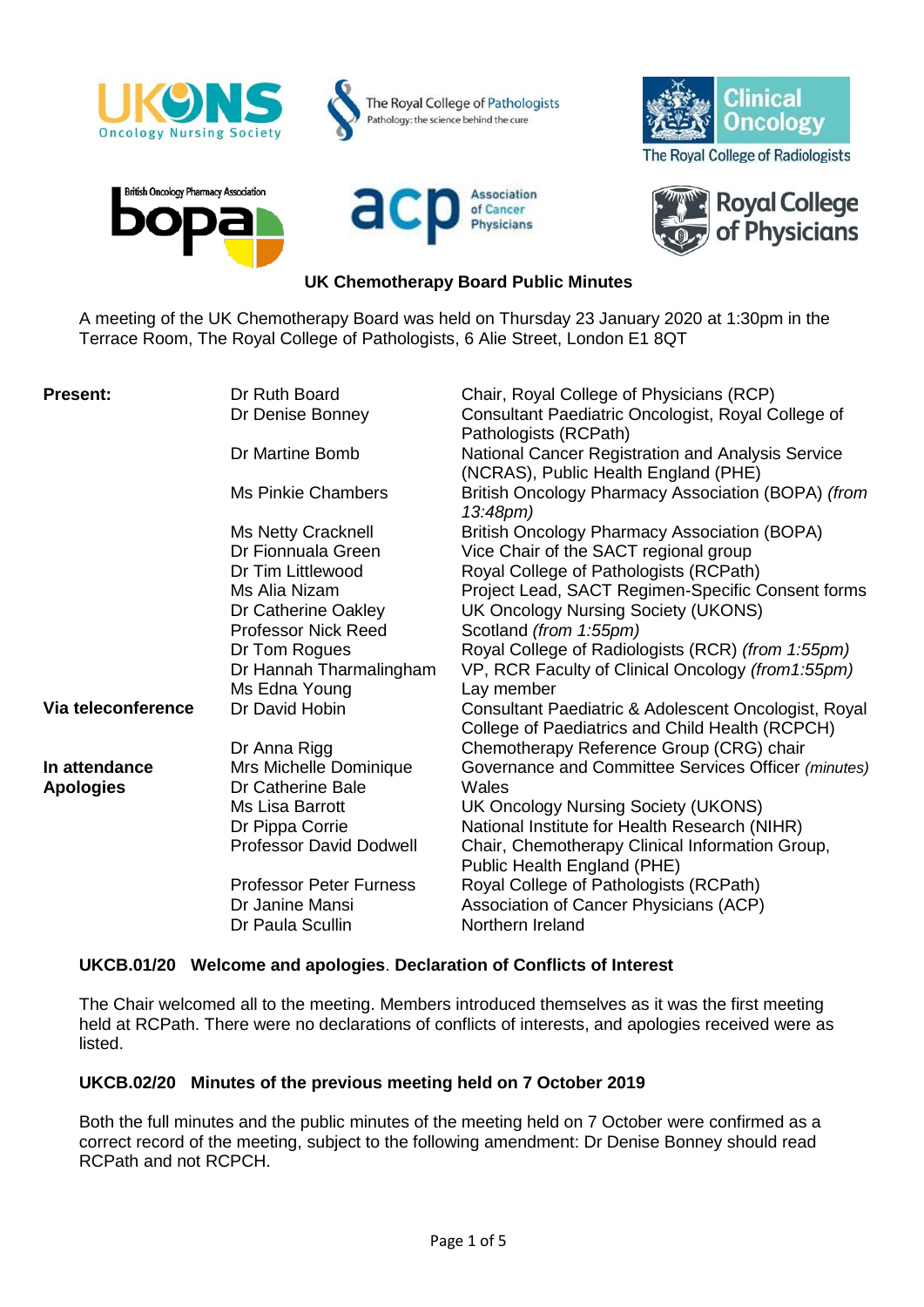# **UKCB.03/20 Membership**

The secretariat and the Chairing of the board had rotated to The Royal College of Pathologists for one year (pending on-going discussions regarding the fixed secretariat).

The Chair expressed that RCPath haematology members would be the audience that the board would engage with and that the UKCB members would disseminate information from the board with that group. The Chair would welcomed the involvement of the BSH in supporting RCPath.

### Lay member

The current lay member's term of membership was ending in May 2020. The RCP were to approach their Patient Involvement Unit, to establish whether a member would be interested in joining the UKCB but felt that it would be more equitable if all representative bodies on the board approach their patient groups. **Action:** members to review the lay member job description and provide comments as appropriate.

Following the review of the lay member job description, members would be asked to take the agreed lay member job description to their patient groups to see if there are people interested in joining the UKCB. Members should note that the expenses for the lay member would come from the body that nominated the lay member.

It was highlighted that the job description required someone with specific expertise, and members suggested that someone who had involvement as a service user or carer (or someone who had received systemic treatment) would be more desirable.

The time commitment of the lay member (preparation time for board meetings should be included in the job description as well as mentioning opportunities to attend other meetings). **Action:** Chair to review the job description before circulating it to members for comments.

#### Independent Sector Places on UKCB

The committee were previously informed of the Independent Sector Cancer Network (ISCN) and discussed whether there should be representation from ISCN on the UKCB. The Chair liaised with the National Quality Lead for Cancer at Nuffield Health regarding shared learning. Members agreed that this link was relevant and a representative identified. **Action:** Chair to contact the National Quality Lead to inform her of the decision.

**Action:** Governance and Committee Services Officer to contact members to ask for a volunteer to attend ISCN meetings on behalf of the Board. It was noted that the ISCN meetings were held in London.

## Terms of Reference – for information only (next review July 2020)

It was noted that the committee Terms of Reference was included in the papers for the meeting for information only.

# **UKCB.04/20 Establishment of Fixed Secretariat**

Background information was provided regarding the proposed fixed secretariat. Concerns were raised from two member bodies regarding the funding a fixed secretariat.

**Action:** Representatives to discuss their intentions on taking part in the bid, as well as confirming the separation because of the handover of the secretariat next year.

There was discussion regarding whether the RCPCH and RCPath would take part in the bid process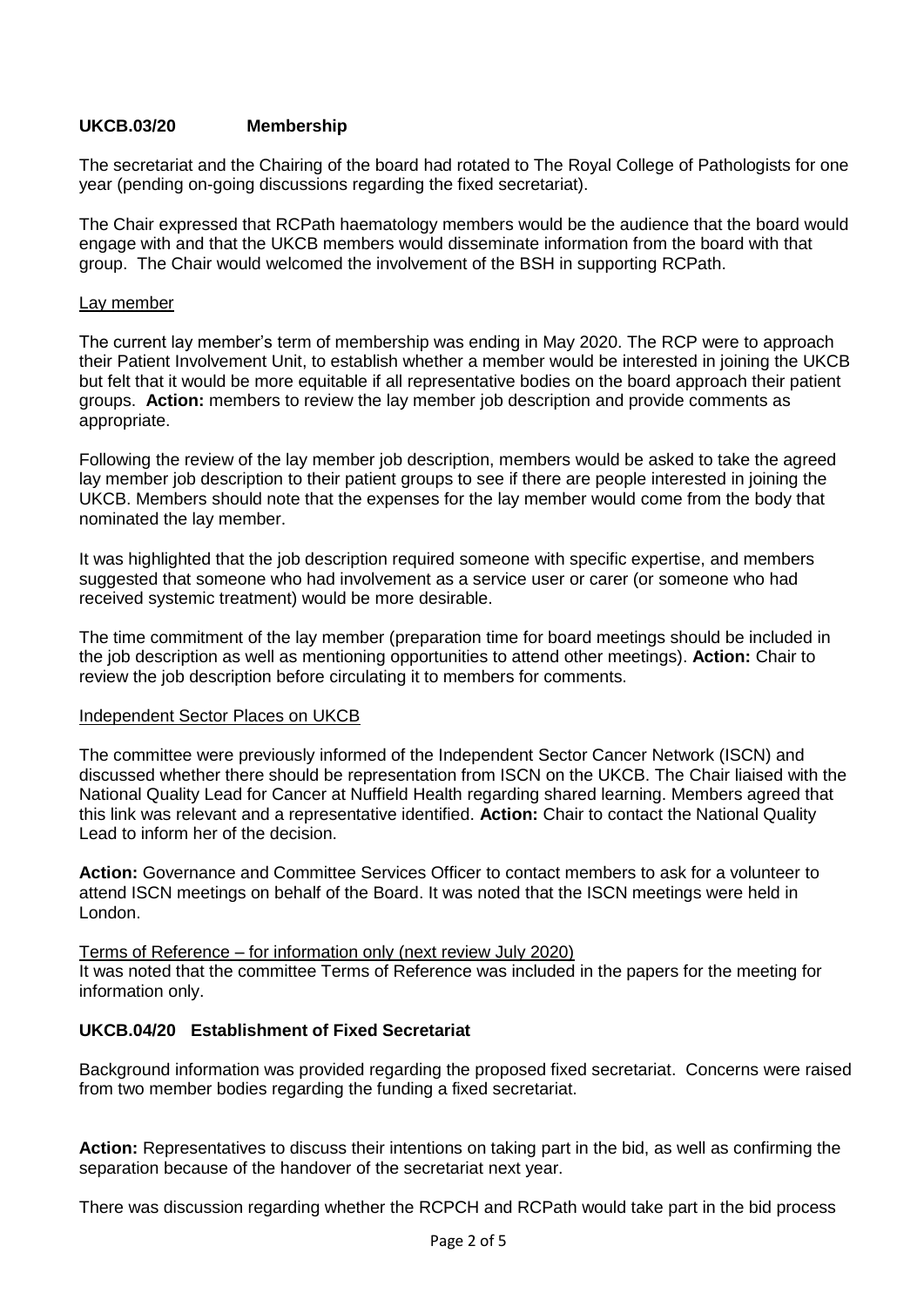and how to undertake an open procurement exercise and the amount of work involved.

The Chair proposed that the handover of the secretariat take place after the winter meeting to create a smooth transition. The handover of the Chair would take place after chairing the January meeting to which members agreed. **Action:** Representative to inform the Chair who would take over the secretariat next if they were separating.

# **UKCB.05/20 UKCB Website**

**Action:** Documents that would be uploaded onto the new website. **Action:** Governance and Committee Services Officer to provide the UKCB logo.

# **UKCB.06/20 Chemotherapy Board Work streams**

## UKCB work distribution – Letter to Cancer Alliance Chairs

Only 3 acknowledgments of the letter had been received. The Chair suggested editing the letter and including heads of services when the UKCB website is up and running.

## Chemotherapy consent forms and related documents:

Breast consent forms (the most popular forms to be downloaded) were due for revalidation in 2019, and were in their final stage of review before publishing. There were 52 breast forms (17 of which were new regimens). Members were informed that specific dosing would not be included on the consent forms, instead a statement to prompt prescribers to discuss with the patient (if there were not receiving the full dose) would be included. This statement would also be included on the generic consent forms. .

Discussion took place regarding the generic CRUK consent form. It was confirmed that the form was being used in Northern Ireland and was also available in Welsh. In Scotland, the form used was slightly different from the CRUK regimen-specific form, and was currently out for consultation. **Action:** Chair to clarify the breast form used in Scotland with Dr Mansi.

Members were informed that the radiotherapists were to write an RCR generic form and RCR guidance on how to write good risk information for others to adopt and RCR would endorse.

## Age is no barrier to chemotherapy

The study had been accepted but paused for publication until an issue is resolved. Dr Bomb would inform members of the publication date after the issue is resolved.

## Refreshment of guidance for 30 day M and M workbook

The 30 day mortality workbook post Systemic Anti-Cancer Therapy (SACT) meetings and suggestion sheet had been sent out a questionnaire but had not received any comments back. **Action:** Dr Scullin to start work on the review of the 30 day M and M workbook as no comments were received.

## **Project ideas 2019**

## Variations in Prescribing

This was an idea for a project but had not been progressed.

## Guidance on National Protocols for Osteonecrosis (ONJ) - both patient and dentist information.

This project had been completed and resources were available. When the resource was sent out for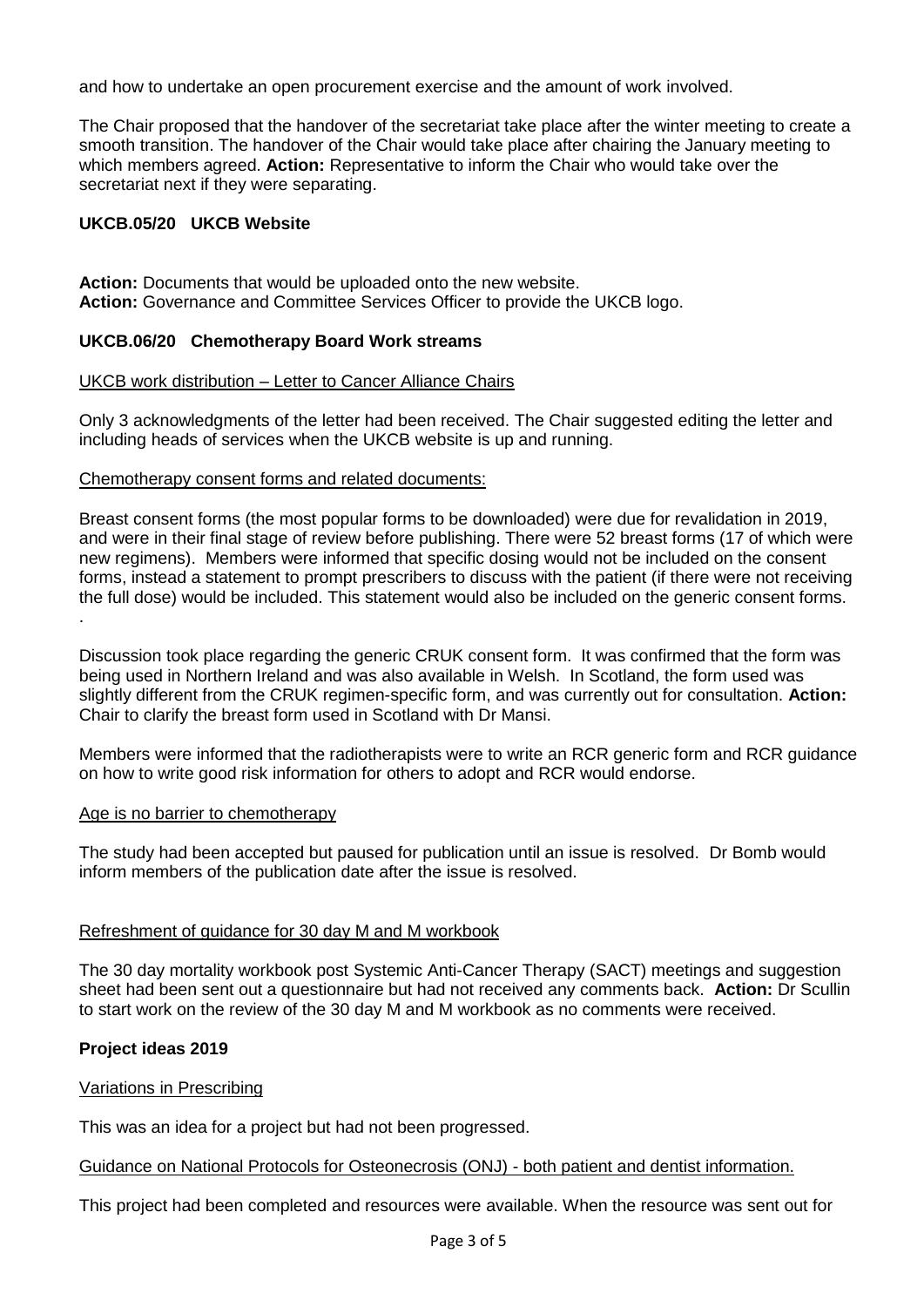consultation, certain groups involved in dentistry were left out and the Chair highlighted the need to scope out which organisations / stakeholders may have an interest in the future.

### Development of guidance to monitoring blood sugar levels whilst on steroids/SACT treatment

The committee were informed that the project started because the lack of guidance regarding what to do for pre-existing diabetic patients and those who presented with high blood glucose and were treated with chemotherapy. This was a practical guideline addressing those areas and would sign post to information that was already available and work on the template was on-going.

Association of British Clinical Diabetologists (ABCD) had requested a name of an oncologist who had an interest in blood sugars to speak at a meeting, which was provided.

#### Intrathecal Chemotherapy

Progress had been made to escalate Intrathecal Chemotherapy on the agenda It was hoped that NHSE would take this forward.

## **UKCB.07/20 Chemotherapy Data**

### Public Health England (PHE) SACT dataset report

PHE in partnership with NHSE had been working together to use SACT data to support clinical practice and inform commissioning. Information was presented on this work.

### National Institute for Health Research (NIHR) Summary Report

The report submitted by NIHR was noted.

### **UKCB.09/20 Chemotherapy Commissioning**

#### Update from Chemotherapy Clinical Reference Group:

The following update was provided:

Key findings on SACT delivery in England were:

- The activity of SACT continued to grow.
- NICE had approved 90 new drugs approved by NICE in the last 2.5 years, with virtually no decommissioning of medicines, and cancer survivors were living longer.
- Treatment break policy for on-going SACT treatments had been circulated by the Cancer Alliances'. Members shared that they had not seen this document. **Action:** Dr Rigg to send Treatment Break Policy for on-going SACT treatments to UKCB to distribute through networks.

Members were informed of the work on the Chemotherapy Quality Dashboard. This dashboard was likely to come out in 2020 but there would be consultation first.

#### Acute Oncology Sub-Group - Low Risk sepsis pathway

This was the final draft of the guidance which the UKCB had been asked to endorse. BOPA and UKONS did not feel that they could support the guidance.

**Action:** Dr Oakley to recirculate the draft guidance on Low Risk sepsis pathway for further discussion at the next board meeting.

### **UKCB.10/20 Items for Report**

Feedback of the CRUK patient record

70,000 books had been distributed across the UK. A teleconference was planned to discuss the